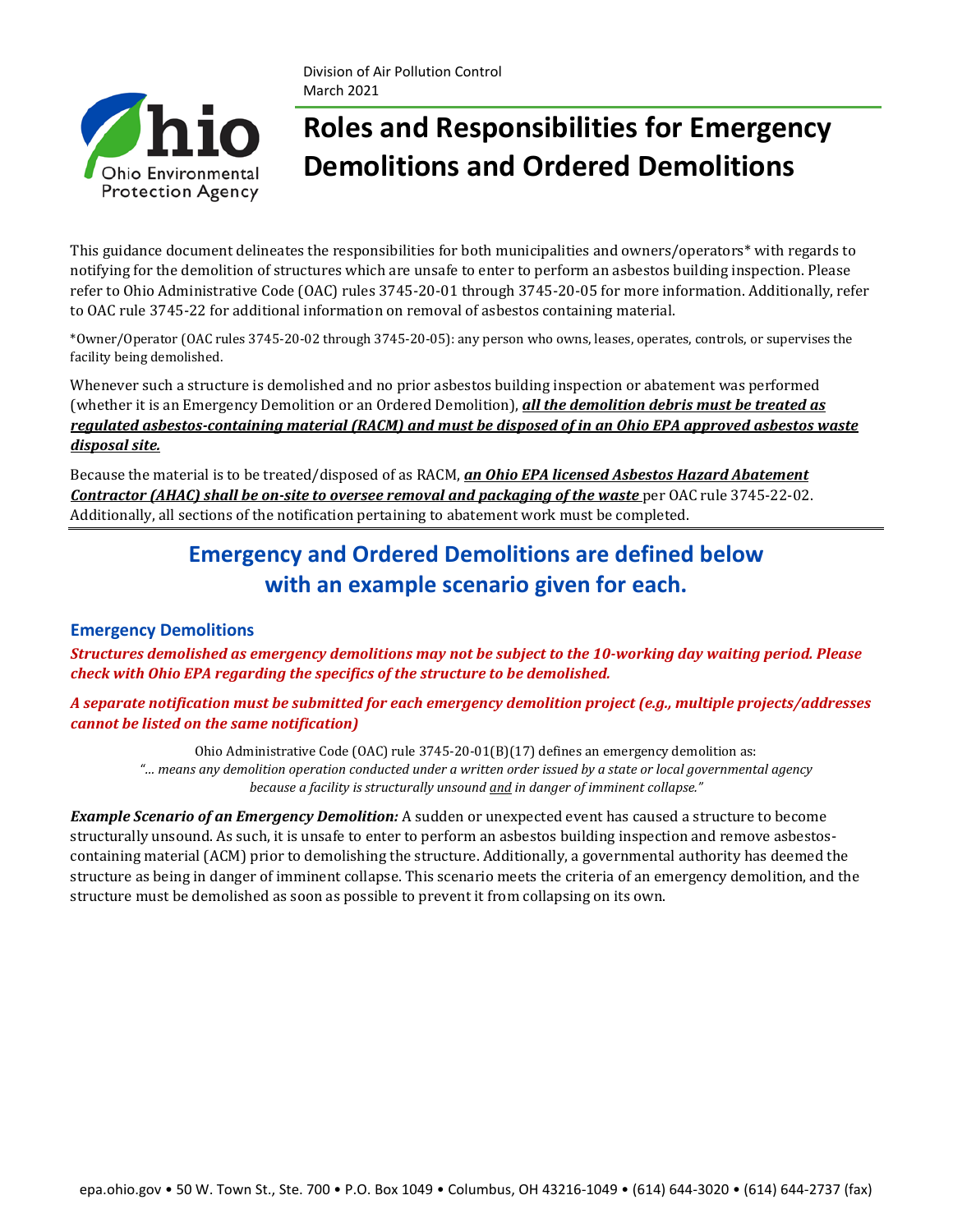## **Roles and Responsibilities for Emergency Demolitions and Ordered Demolitions**

#### **Ordered Demolitions**

While ordered demolitions are not defined in the OAC asbestos rules, Ohio EPA recognizes there are structures that are unsafe to enter to perform an asbestos building inspection and/or remove asbestos containing materials (ACM) even though the building is not in danger of imminent collapse. Ohio EPA is providing the following guidance regarding these structures. These projects must also be ordered to be demolished by a government authority.

#### *Projects demolished as ordered demolitions are subject to the 10-working day waiting period before work begins.*

*A separate notification must be submitted for each ordered demolition project (e.g., multiple projects/addresses cannot be listed on the same notification).*

*Example Scenario of an Ordered Demolition:* You have a structure to demolish but the structure is unsafe to enter to perform an asbestos building inspection or to remove ACM. However, the structure is not in danger of imminent collapse.

A municipality and an owner/operator each have specific responsibilities related to emergency/ordered demolitions and these are described in the following sections: *THE MUNICIPALITY* and *OWNER/OPERATOR.*

*THE MUNICIPALITY*: As the municipality, you are responsible for issuing the Emergency Demolition Order or Ordered Demolition Order to be submitted with the Ohio EPA emergency (or ordered) demolition notification. The emergency demolition order shall include the items defined in Table 1 below. Once the order is written, it must be given to the owner/operator who will be submitting the notification.

| <b>Item</b>                                                                                                                                                                                                                    | <b>Emergency Demo</b> | <b>Ordered Demo</b> |
|--------------------------------------------------------------------------------------------------------------------------------------------------------------------------------------------------------------------------------|-----------------------|---------------------|
| Name, title, and authority of the government official ordering the demolition<br>(including a reference to a specific code or ordinance which gives the<br>granting government official the authorization to issue the order). | <b>YES</b>            | <b>YES</b>          |
| Date order was issued.                                                                                                                                                                                                         | <b>YES</b>            | YES.                |
| Date the emergency demolition is ordered to begin.                                                                                                                                                                             | <b>YES</b>            | NO.                 |
| Address or parcel number of the structure to be demolished                                                                                                                                                                     | <b>YES</b>            | <b>YES</b>          |
| A statement that the authorization is an "Emergency Order" to demolish and<br>must include the phrase "structurally unsound and in imminent danger of<br>collapse."                                                            | <b>YES</b>            | NO.                 |
| A statement that the authorization is an "Order" to demolish and must<br>include the phrase "unsafe to enter to perform an asbestos building<br>inspection."                                                                   | NO.                   | <b>YES</b>          |
| Signature of the authorizing official.                                                                                                                                                                                         | RECOMMENDED           | RECOMMENDED         |

#### **Table 1 – What to Include in Orders for Emergency and Ordered Demolitions**

*OWNER/OPERATOR***:** If you are the owner/operator submitting the *Ohio EPA Notification of Demolition and Renovation/Abatement* form, you are subject to the following requirements:

OAC rule 3745-20-03(A)(3)(c*): Notify the director…As early as possible before, but not later than, the following working day if the operation is an emergency demolition, or if the operation is an emergency renovation*

OAC rule 3745-20-03(C) *In addition to the information required in paragraph (A)(4) of this rule, each owner or operator of an emergency demolition shall provide the name, title, and authority of the state or local government authority who has ordered the demolition, the date that the order was issued, and the date on which the demolition is ordered to begin. A copy of the order shall be attached to the notification.*

The Ohio EPA emergency or ordered demolition notification must contain all the information defined in Table 2 below.

Additionally, you are asked to contact Ohio EPA at (614)-466-0061 or *[asbestos@epa.ohio.gov](mailto:asbestos@epa.ohio.gov)* or the Ohio EPA district office or your local air agency (scroll to Contacts on *[epa.ohio.gov/dapc/atu/asbestos](https://epa.ohio.gov/dapc/atu/asbestos)*) to let them know you are submitting a notification for an Emergency/Ordered Demolition.